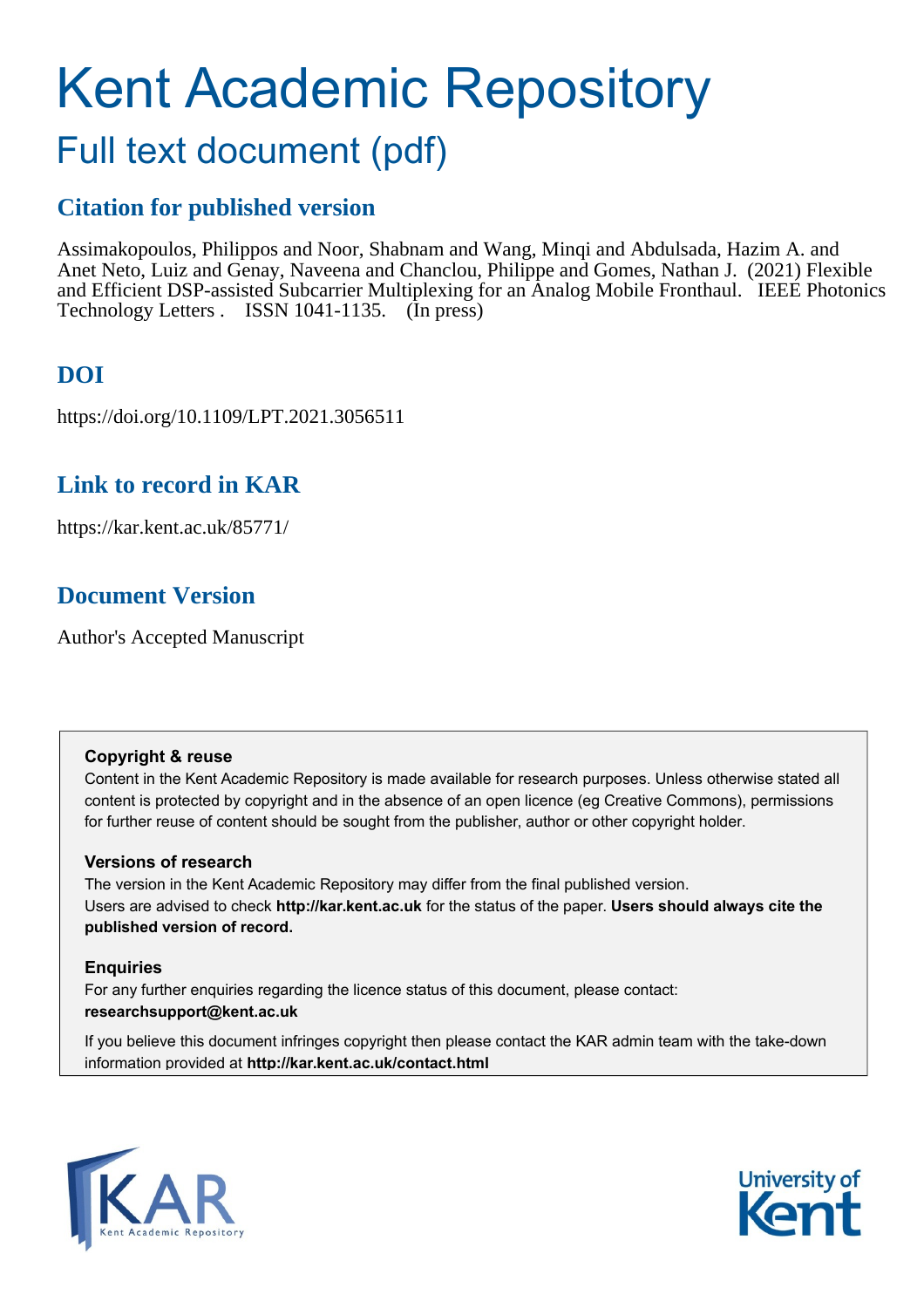# Flexible and Efficient DSP-assisted Subcarrier Multiplexing for an Analog Mobile Fronthaul

Philippos Assimakopoulos, *Member, IEEE,* Shabnam Noor, *Member, IEEE*, Minqi Wang, Hazim Abdulsada, Luiz Anet Neto, Naveena Genay, Philippe Chanclou and Nathan J. Gomes, *Senior Member, IEEE*

*Abstract***— The digital formation of an analog subcarrier multiplex employing in combination both a technique using pre-IFFT frequency-domain samples and one using post-IFFT timedomain samples is proposed and demonstrated. This combined technique enables a compromise for sampling rate requirements, while maintaining low complexity and good performance.**

*Index Terms***—Optical fiber communications, Subcarrier multiplexing, OFDM, 5G mobile communications, mobile fronthaul.** 

#### I. INTRODUCTION

LEGACY fronthaul has used industry standards, such as the Common Public Radio Interface (CPRI), to transport time-Common Public Radio Interface (CPRI), to transport timedomain samples of radio waveforms between central units and remote radio units [1]. However, this approach is not scalable to the requirements of 5th generation mobile networks (5G) and beyond due to the high bit-rates needed for wideband signals and the need to transport many signals for multi-antenna radio technologies [2]. As a result, new split-point interfaces in the Radio Access Network (RAN) have been defined by a number of bodies, including the 3rd Generation Partnership Project (3GPP) [3]; these involve moving some Physical (PHY) layer RAN functions to the remote unit, enabling the transport of frequency domain samples or protocol data units from higher parts of the PHY layer, depending on the precise split-point chosen [4]. While the new split-point interfaces reduce bit-rate requirements, there are latency constraints and the loss of centralization can inhibit the ability to, for example, jointly process signals [5].

Due to such constraints with the new RAN functional splits, the use of an analog fronthaul has been proposed, e.g. [6]. An analog fronthaul transports the radio waveforms (translated to different intermediate frequencies in a subcarrier multiplex to enable concurrent transport) between the central and remote units, offering the greatest degree of centralization. This form of transport makes use of the spectral efficiency of the radio signals in reducing the bandwidth requirements of the fronthaul optical link. However, analog transport suffers from some

disadvantages: noise and distortion effects are cumulative and the reliance on microwave/RF components in the operation of the subcarrier multiplexing (SCM) has traditionally led to a lack of flexibility. For 5G and beyond fronthaul applications, with larger and variable channel bandwidths, variable numerologies, different bands of operation (including mmW), flexibility and scalability will be of prime importance. Furthermore, the use of network slicing and orchestration techniques will require a fronthaul that can dynamically adapt its operation. Digital Signal Processing (DSP) techniques can be used to assist in the multiplex formation and offer greater flexibility and adaptability. A number of DSP-assisted multiplexing techniques have been investigated recently [7-11], some incorporating low-cost techniques for mmW up-conversion [8], [9]. While latency is not the focus in this work, it is noted that mobile fronthaul has stringent one-way latency requirements (less than 100 µs if coordinated multi-point is employed [5]), and these approaches have achieved low latencies [7], [10], [11]; further reductions in latency can be achieved with filtering/windowing optimizations [7].

In previous work [9], it was proposed that SCM formation could be undertaken by using the pre-Inverse Fast Fourier Transform (pre-IFFT) frequency domain "samples" of each radio signal/channel: these samples are arranged appropriately (with null samples between them) and a single-IFFT operation then creates the time-domain SCM composite signal. This is termed the frequency-domain samples technique and is depicted in Fig.1(a). The frequency domain samples are "mapped" into contiguous groups of samples (called channels) in the frequency domain, prior to the IFFT operation. Arbitrary numbers of null samples (corresponding to null subcarriers) are inserted between these channels to form frequency-domain guard bands of arbitrary size. The frequency-domain multiplex is then sent to a single IFFT block where it is converted into the time-domain. This "single-IFFT" leads to the possibility of very large IFFT sizes, however, and increased sampling rates [10].

Recently, the technique of using the frequency domain samples with a "single-IFFT" operation has been compared with the technique of using the post-IFFT time domain samples

Manuscript received xxx, 2020. This work was partly supported by the European Union Horizon 2020 project 5G-DRIVE (grant no. 814956).

S. Noor, P. Assimakopoulos and N.J. Gomes are with the Communications Research Group, University of Kent, Canterbury, CT2 7NT, UK (email: {S.Noor, P.Asimakopoulos, N.J.Gomes}@kent.ac.uk.).

H. A. Abdulsada was with the Communications Research Group, University of Kent, Canterbury CT2 7NT, U.K. He is now with the Basra Oil Company (BOC)- Basra-Iraq (e-mail:haz3em@gmail.com).

M. Wang, L. Anet Neto, N. Genay and P. Chanclou are with the Access Networks Group, Orange Labs, Lannion, France (email: {minqi.wang, luiz.anetneto, naveena.genay, philippe.chanclou}@orange.com).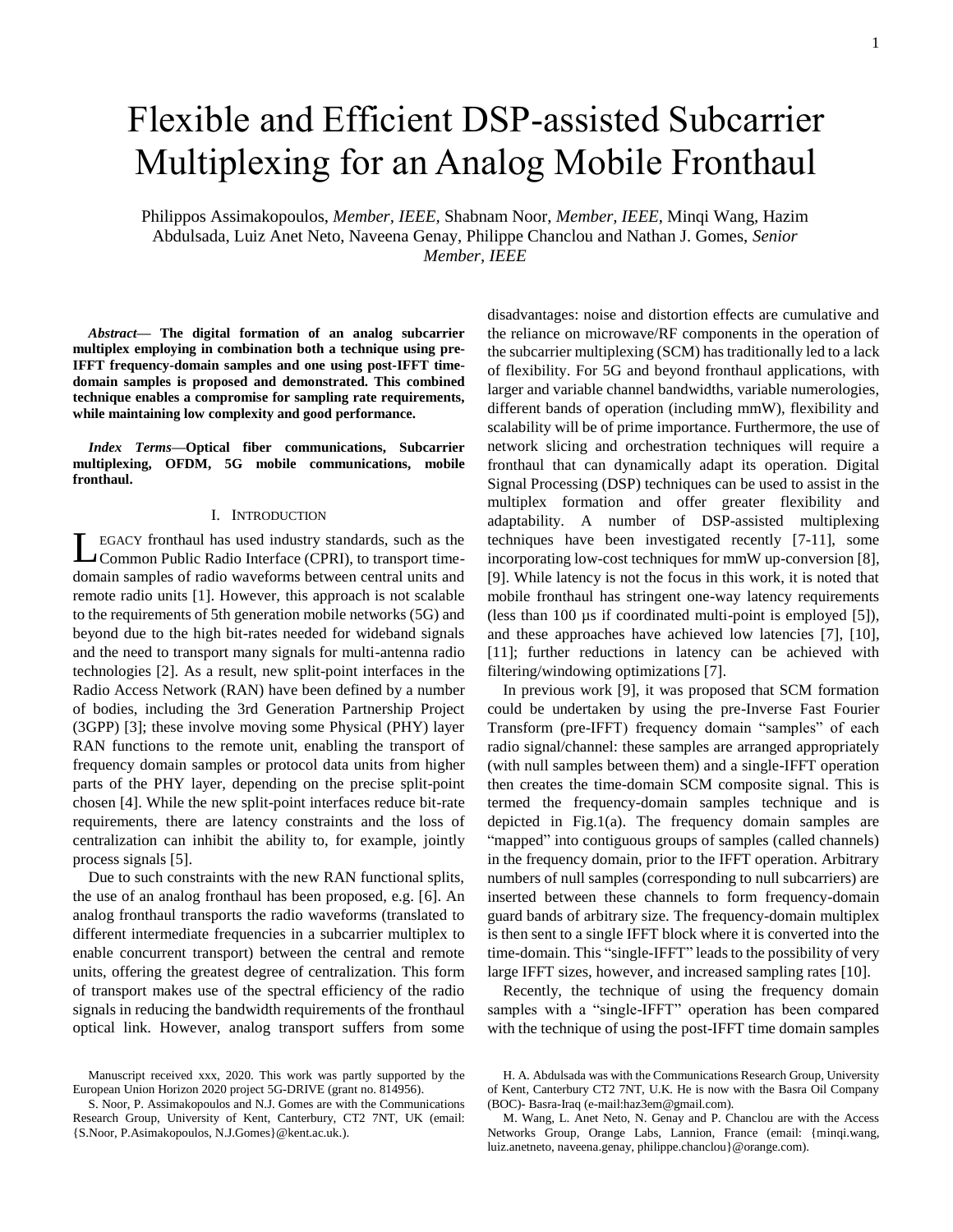

Fig. 1. Conceptual depiction of the different multiplexing techniques. (a) Frequency-Domain Samples technique. (b) Time-Domain Samples technique. (c) Combined technique. The *f1*, *f2*,..., *fn*, correspond to the DUC center frequencies. DUC, Digital UpConverter; IFFT, Inverse Fast-Fourier Transform; CH, Channel.

of each signal/channel to form the multiplex, again in the digital domain, through Digital Up-Converters (DUCs) [10]. This is termed the time-domain samples technique here and is depicted in Fig.1(b). Frequency-domain samples are again grouped into channels but each individual channel is sent to an IFFT block. The time-domain output from each IFFT block is then placed in its appropriate location within the multiplex by a DUC.

Despite the large IFFT size, it was shown that the technique using frequency domain samples possesses less computational complexity and generally leads to improved performance compared to that using the multiplexing of time domain samples. However, as higher sampling rates are often required with this technique [10], a combination of multiplexing techniques is a promising alternative. The investigation of such a combined technique is the focus of this paper. It should be noted that the processing functions used in these techniques ((I)FFTs, DUCs etc.) are common in the generation of both filtered (e.g. Filter-bank Multicarrier (FBMC)) [12], [13] and unfiltered OFDM variants [10]. A thorough complexity analysis for FBMC generation can be found in [12]. But, the use of the frequency-domain and time-domain samples techniques in combination, for fronthaul multiplexing, and informing their combination through a complexity analysis, is something that has not been reported in the literature.

In this paper, the use of this combined technique, as shown in Fig. 1(c), enabling realizable sampling rates and flexible multiplex creation and de-aggregation, is proposed and demonstrated. Here, whole groups of channels, grouped using the frequency-domain samples technique of Fig. 1a, are upconverted through a DUC to an appropriate frequency location within the multiplex. Note, that pre-IFFT, we do not employ conjugate symmetry and therefore the channels depicted in the positive side of the spectrum are independent from those in the negative side of the spectrum.

#### II. COMPLEXITY AND SAMPLING RATE REQUIREMENTS

Assuming SCM formation and disaggregation is carried out in the digital domain due to the desire for flexibility, the final (highest) sampling rate required will depend on the overall bandwidth of the multiplex. In [10], it was shown that if the multiplex formation can be carried out efficiently, then similar sampling rate requirements should result for both techniques. Divergence from this occurs due to the use of powers-of-2 in the IFFT for the orthogonal frequency division multiplexing (OFDM) signals in 3GPP standards, including all new 5G standards up to now, and the desire to maintain powers-of-2 for the IFFT for the composite multiplex. This is assumed to lead to the minimum computational complexity, highest speed, and optimum hardware implementation: the use of efficient, nonpowers-of-2 digital Fourier Transform processes are left for future investigation [14]. Under this assumption, the technique using frequency domain samples will be less efficient and require a higher sampling rate when the number of channels to be multiplexed is not a power-of-2 or when the channel spacing between adjacent channels is large (necessitating the use of a higher power-of-2 IFFT).

Fig. 2 shows the sampling rate requirement for the three techniques, with annotations for the combined technique configurations. For example, if 12 channels are to be multiplexed, the time domain samples technique simply uses digital up-converters to up-sample from each channel, leading to a 24x (that of the individual channels) sampling rate. However, when frequency domain samples are used, the samples have to be arranged at the input of an IFFT with 32x the number of samples of each channel, and a 32x sampling rate is required. This is where a combined approach can be helpful. If the 12 channels are arranged in three groups of 4, each group can be multiplexed first using their frequency domain samples, and the time-domain samples from each of these IFFTs used to create the final multiplex. The resultant highest sampling rate remains at 24x that of the individual channels. Note that a number of combining options are possible, for example arranging 6 groups of 2 channels in the previous example. However more IFFTs require more DUCs, increasing the overall complexity. Therefore, the manner in which the techniques are combined is important. As a further example, a multiplex of 36 channels can be divided into 4 groups of 8 and 1 group of 4, with an overall sampling rate of 80x that of each channel. Note that the individual groupings are chosen such that they can be multiplexed using efficient power-of-2 IFFTs. Using the frequency-domain samples technique in this case for the whole multiplex, would result in a sampling rate of 128x that of each channel, while a 72x sampling rate would be needed for the time-domain samples technique.

While enabling sampling rate requirement reductions compared to the technique using only frequency domain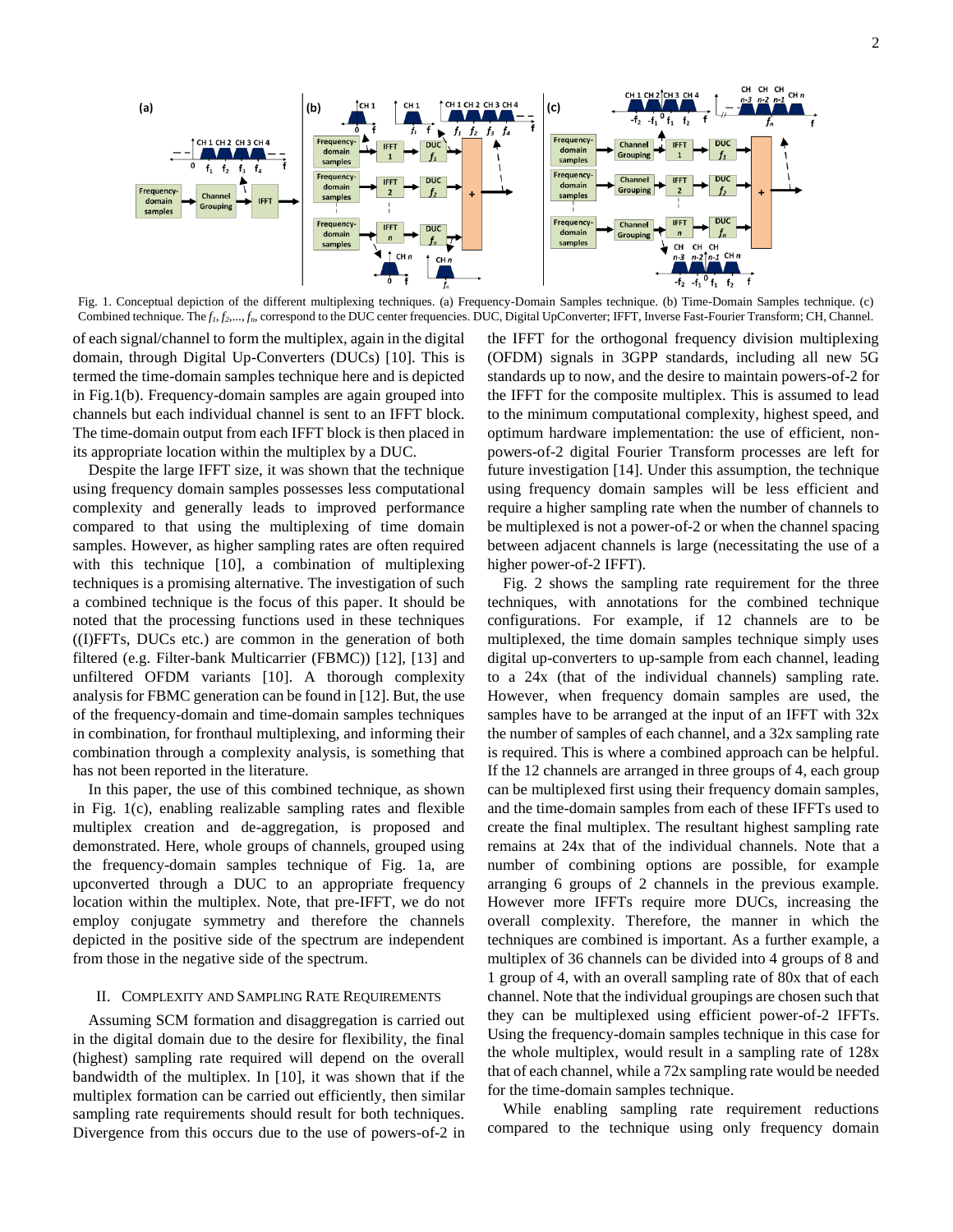samples, the combined technique also leads to some compromise in complexity. This complexity, measured as the number of multiplications per input sample (MPIS) is shown in Fig. 3, for all three techniques. The employed DUC interpolation factor is equal to twice the number of multiplexed channels (as indicated in the x-axis of the figure) or to the number of per-IFFT channel groupings for the combined technique. The channel parameters are based on 5G 3GPP specifications: Each channel has a bandwidth of approximately 100 MHz and a subcarrier spacing of 120 kHz while the individual channel sampling rate is 122.88 MHz. For the timedomain samples technique an IFFT length of 1024 is employed. For the time-domain samples and combined techniques, the filtering comprises of the interpolation section of the DUC consisting of a half-band filter, a Cascaded Integrator-Comb (CIC) compensator filter and a CIC interpolator. This design represents a typical filtering/interpolation section in a digital DUC (e.g., found in commercial SDRs) and all three filters are linear-phase Finite Impulse Response (FIR) implemented in a computationally efficient polyphase structure using the multirate algorithm available in MATLAB [10]. The complexity results shown in Fig. 3 for the combined technique correspond to the groupings shown as annotations in Fig. 2. For the combined technique, this corresponds to groupings of channels into as few IFFT processes as possible (thus having more



Fig. 2. Sampling rates (normalized to per channel sampling rate) versus number of channels in the final multiplex.



Fig. 3. Computational complexity given as number of Multiplications Per Input Sample (MPIS) versus number of channels in the final multiplex.

3

channels per IFFT) and using the smallest number of DUCs. As the multiplex size increases, the complexity of the combined technique remains relatively low (compared to the time-domain technique) by progressively grouping more and more channels into each single-IFFT process.

#### III. PERFORMANCE

Fig. 4 shows the experimental set-up used to evaluate the proposed combined approach. Multiplex creation is performed in MATLAB through the generation of frequency-domain QAM samples, pilot insertion for tracking the channel frequency response, and multiplexing. The time-domain Inphase and Quadrature (I/Q) sampled signal is then downloaded into a Tektronix AWG7122C Arbitrary Waveform Generator (AWG), which performs digital-to-analog conversion. The AWG output is electrically amplified, applied to the MZM RF input and the modulated optical signal, after amplification through an Erbium Doped Fiber Amplifier (EDFA), is transmitted over a short-length fiber link (1 meter). The photodetected signal is amplified and captured with a Tektronix 72304DX DPO. The captured signal is processed offline in MATLAB with time-correction, de-multiplexing, per-channel FFT, frequency-domain equalization and demodulation, followed by EVM estimation. The de-multiplexing process for all three techniques is common and is carried out using direct Digital Down-Converters (DDCs).



Fig. 4. Experimental setup for EVM measurements. AWG, Arbitrary Waveform Generator; DPO, Digital Phosphor Oscilloscope; CWL, Continuous Wave Laser; MZM, Mach-Zehnder Modulator; EDFA, Erbium Doped Fiber Amplifier; SMF, Single-Mode Fiber; mmW, millimeter wave.

Fig. 5 shows Error Vector Magnitude (EVM) results for the three multiplexing techniques, for narrow channel gaps of 0.5 MHz  $((a), (b))$  and wider channel gaps of 15 MHz  $((c), (d))$ . Fig. 5 (a) and (c) correspond to the baseline cases (i.e. back-to-back, no link) while (b) and (d) correspond to the cases with the optical link included. All channels have a subcarrier spacing of 120 kHz while for the time-domain samples technique an IFFT length of 512 is employed. For the combined technique, a channel grouping of 3x4 is employed (that is, 3 IFFTs with 4 channels each). The EVM is given as the % root-mean square (rms) value, averaged across all subcarriers and all channels within the multiplex, following the transmission of 10 frames